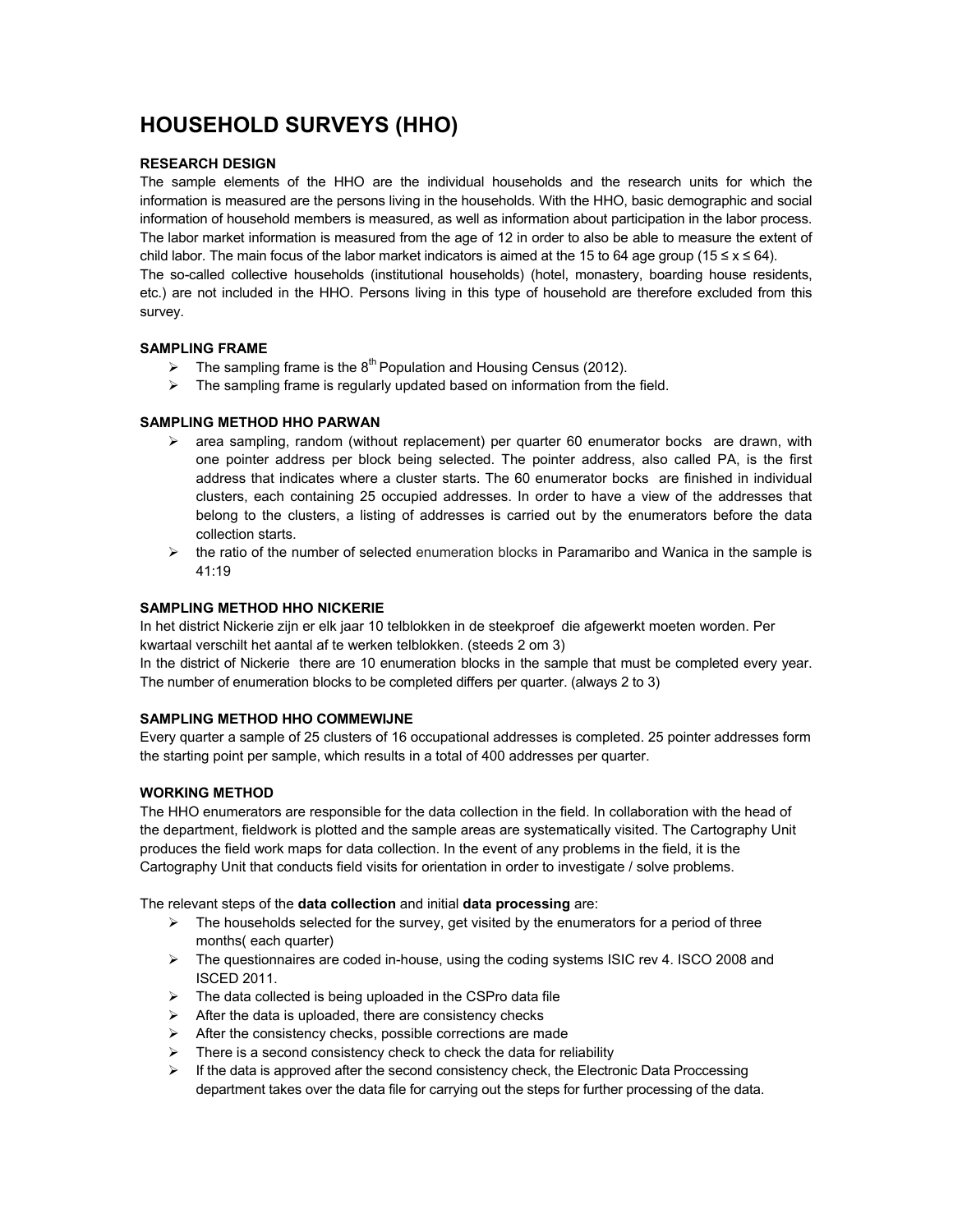$\triangleright$  After the data collection, the results are registered per enumeration block. How many response, not at home, refusals, house under construction, other times, etc are there. This file ( accompanying documentation) is handed over to the sampling expert.

# **FURTER STEPS OF DATA PROCESSING**

In the further data processing of the collected data, obtained from the results of the completed sample, weights are used to "expand" the data into realistic figures as representation of the districts. The data is expanded using weights intended for **households** and separate weights intended for

**individuals.**

# **For calculation of the weights for households**

 $\triangleright$  All household records are provided with a Household weight (correction is made to the sample design, a new work file is created by EDP in which "recoding" of the program takes place)

For the calculation of the weights for individuals (post-stratification)

- $\triangleright$  A table is produced for age and sex (also using census data of 2004 and 2012)
- $\triangleright$  The post-stratification ratios are calculated based on the produced table and corrected according to the results of the Census 2004 and 2012
- $\triangleright$  All personal (individual) records are provided with a personal weight
- $\triangleright$  The weight for individuals is calculated as follows : post-stratification ratio  $*$  household weight
- $\triangleright$  The tables are produced using the personal weights

# **RELEVANT DEFINITIONS AND CONCEPTS**

## **HOUSEHOLD**

A person or group of persons, who have made arrangements, individually or in groups, for providing themselves with food or other essentials for living.

### **HEAD OF HOUSEHOLD**

The head of the household is the person, who is acknowledged as such by the other members and usually the person who has the primary authority and responsibility for household affairs and in the majority of cases, is its chief economic support.

## **MOTHER TONGUE**

The mother tongue is the language in which he/she has learnt to speak.

## **USUAL LANGUAGE SPOKEN IN THE HOUSEHOLD**

The language currently spoken or most often spoken by the several members of the household in the internal communication.

#### **RELIGION**

The religious believe of the respondent, regardless of the religious organization to which he/she is connected.

#### **EDUCATIONAL ATTAINMENT**

The highest educational type in the formal educational system and the highest level of that type that is attained.

#### **THE ECONOMICALLY ACTIVE AGE GROUP**

All persons who, given their age, must be considered available for economic activities; these are persons of 15 years and older, but younger than 65 years.

# **THE ECONOMICALLY ACTIVE/THE LABOUR SUPPLY/LABOUR POTENTIAL (LABOUR FORCE)**

All persons developing an activity for which they receive a remuneration in the form of wage/salary, profit or products from own labour in cash or kind or who try to develop/create such an activity by working for another or by own account.

## **THE NOT ECONOMICALLY ACTIVE**

All persons who do not develop/create any economic activity and do not also try to work for another or by own account to come to such an activity.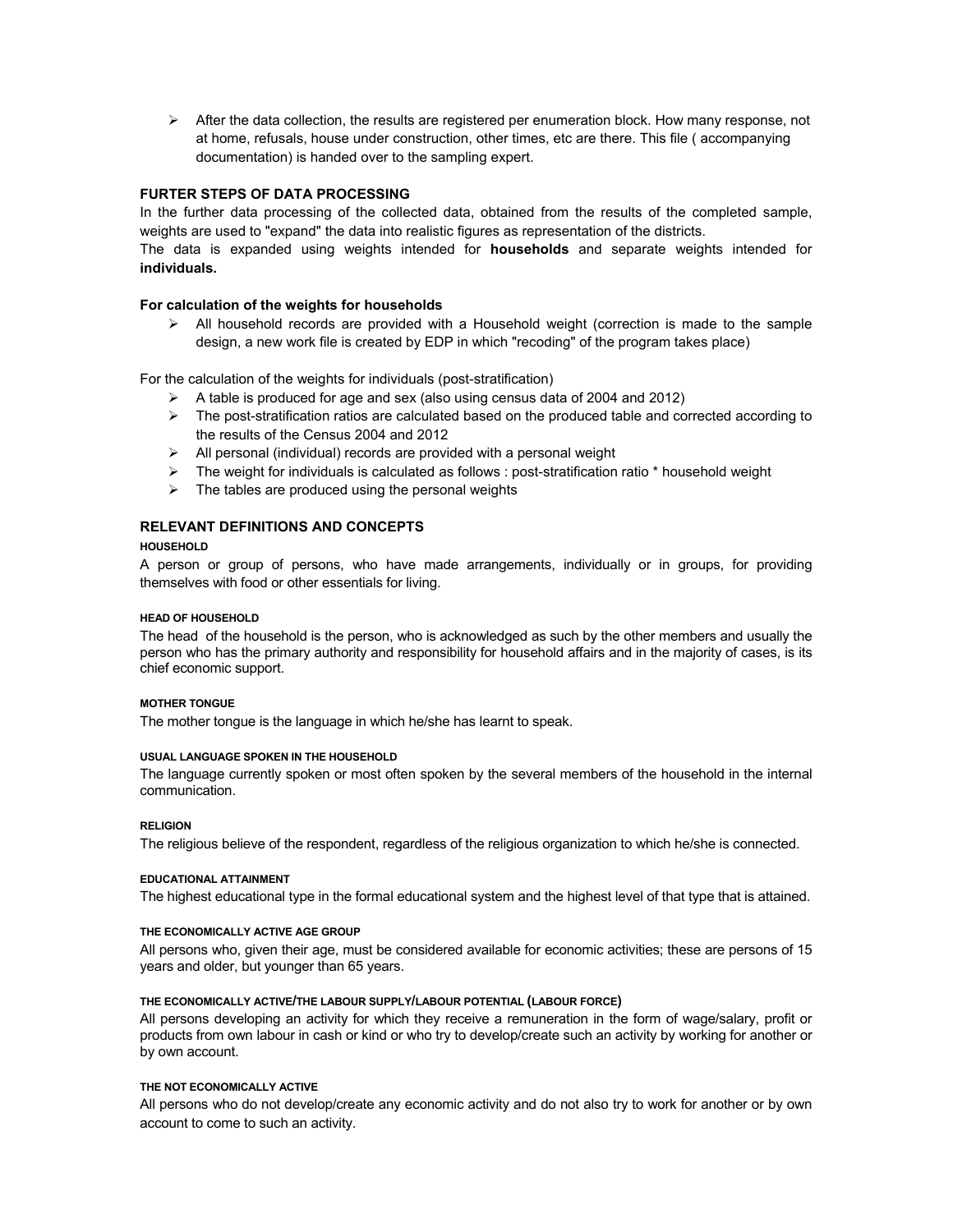Generally in labour market analysis only the not-economically-active in the economically active age group is taking into consideration.

#### **THE EMPLOYED**

All persons who, during the reference period (3 months) performed an activity for wage or salary, in cash or in kind, profit or product or gained from own account working.

## **THE UNEMPLOYED (ICLS DEFINITION)**

All persons in the economically active age group who, during the reference period (3 months), were not employed and in this period seeking work for pay or profit or tried or to come to economic activity on own account.

#### **THE UNEMPLOYED UNDER RELAXATION OF THE STANDARD DEFINITION**

To meet the existing needs of a broader definition of unemployment in Suriname, the GBS has adopted the concept "unemployed under relaxation of the standard definition". The use of this concept avoids confusions with the internationally accepted definition of unemployment.

Unemployed, under the relaxed definition, are:

- 1. the unemployed as defined by the ICLS and
- 2. persons which fall under the category "discouraged workers" and
- 3. persons available but not seeking work

This group is therefore created by summing up these three categories.

#### *UNEMPLOYED*

#### *DISCOURAGED WORKERS*

*All persons in the economically active age group, without jobs who sought work but during the reference period (3 months) did not make concrete attempts to engage in a job or to be economically active on own account.* 

#### *AVAILABLE BUT NOT SEEKING*

*All persons who, during the reference period (3 months), were not classified as economically active because they were not seeking work, but who are expected to be seeking work based on the prevailing norms, particularly because they are available for work.* 

*Specifically, these are persons who are not employed and are not seeking work, although they are no homemaker, student, not unfit for work and do not receive income.* 

#### **ENTREPRENEUR**

An entrepreneur is an employed person who operates his/her own economic enterprise or engages independently in a profession or trade and hires one or more employees.

#### **OWN-ACCOUNT WORKER**

An own account worker is a person who operates his/her own economic enterprise or engages independently in a profession or trade and hires no employees.

#### **EMPLOYEE**

An employee is a person who works for a public or private employer and receives remuneration in the form of wages, salaries, commissions, tips, piece rate or payment in kind.

## **UNPAID FAMILY WORKER**

An unpaid family worker is a person who works at least fourteen hours a week without pay in an economic enterprise operated by a related person living in the same household.

## **MEMBER OF A PRODUCERS' COOPERATIVE**

A member of a producers' cooperative is a person who is an active member of a producers' cooperative, regardless of the industry in which it is established.

In a producers' cooperative the production means are common property of the members.